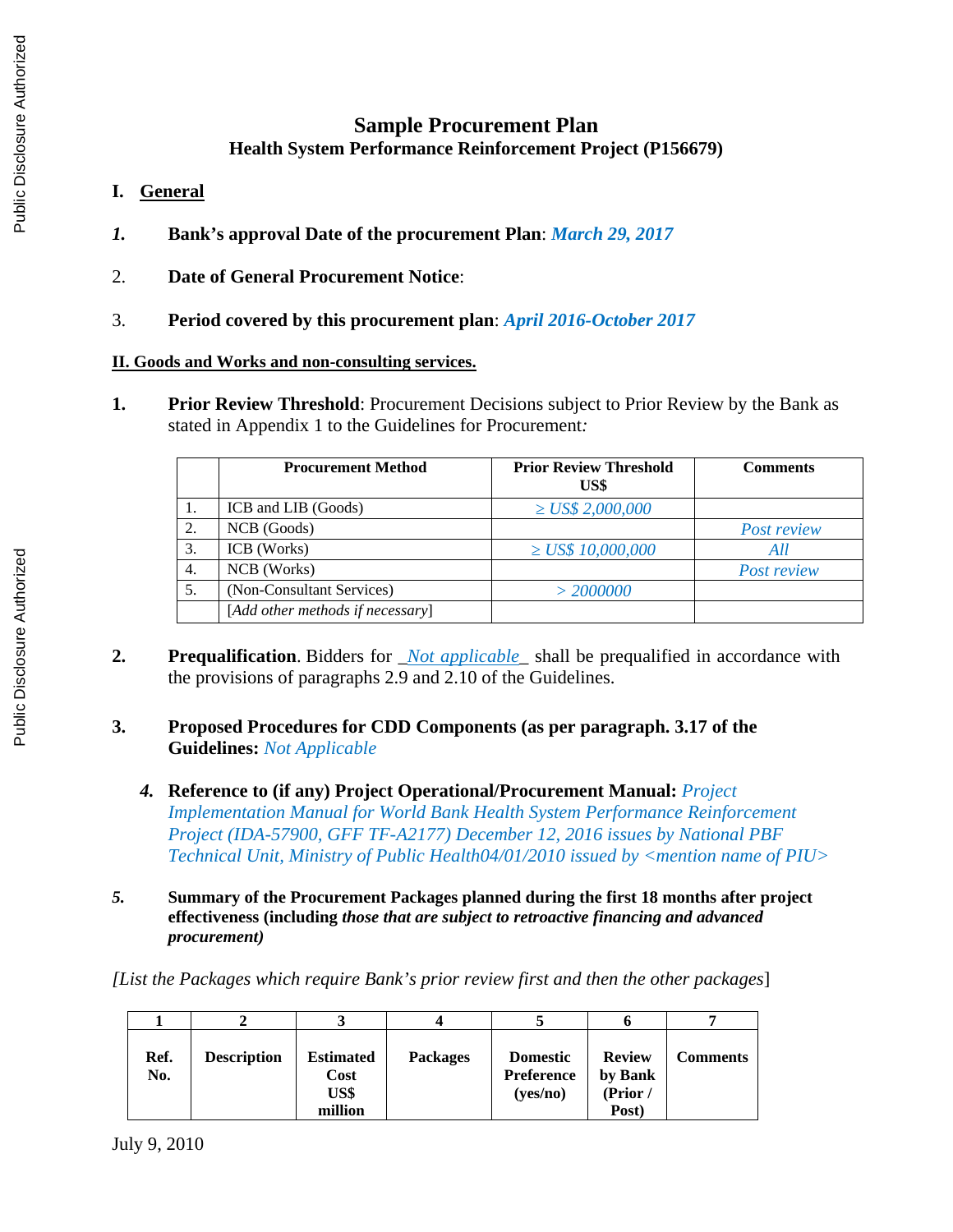| Summary of | 0.385 | N <sub>O</sub> | Prior | Complete |
|------------|-------|----------------|-------|----------|
| the ICB    |       |                |       | a        |
| (Goods)    |       |                |       |          |
| Summary of | 0.250 | N <sub>O</sub> | Post  |          |
| the NCB    |       |                |       |          |
| (Goods)    |       |                |       |          |
| Summary of | 0.145 | N <sub>O</sub> | Post  |          |
| the        |       |                |       |          |
| NCB(Non-   |       |                |       |          |
| Consultant |       |                |       |          |
| Services)  |       |                |       |          |

## **III. Selection of Consultants**

**1. Prior Review Threshold**: Selection decisions subject to Prior Review by Bank as stated in Appendix 1 to the Guidelines Selection and Employment of Consultants:

|    | <b>Selection Method</b>     | <b>Prior Review Threshold</b> | Comments |
|----|-----------------------------|-------------------------------|----------|
|    | Competitive Methods (Firms) | Above US\$ 1000,000           |          |
| ٠. | Single Source (Firms)       | Aboye 1000 000                |          |
|    | Individual                  | Above US\$ 300,000            |          |

**2. Short list comprising entirely of national consultants**: Short list of consultants for services, estimated to cost less than \$\_*300,000 e*quivalent per contract *for supervising engineers and less than \$100,000 e*quivalent per contract *for other contracts*\_, may comprise entirely of national consultants in accordance with the provisions of paragraph 2.7 of the Consultant Guidelines.

## **4. Consultancy Assignments with Selection Methods and Time Schedule**

| 1           | $\mathcal{P}$                              | 3                                           | 4               | 5                                             | 6               |
|-------------|--------------------------------------------|---------------------------------------------|-----------------|-----------------------------------------------|-----------------|
| Ref.<br>No. | <b>Description of</b><br><b>Assignment</b> | <b>Estimated</b><br>Cost<br>US\$<br>million | <b>Packages</b> | <b>Review</b><br>by Bank<br>(Prior /<br>Post) | <b>Comments</b> |
|             | Summary of number                          | 0.03                                        | 1               | Prior                                         | Completed       |
|             | of contracts that will                     |                                             |                 |                                               |                 |
|             | be let under LCS                           |                                             |                 |                                               |                 |
|             | Summary of number                          | 0.100                                       |                 | Post                                          |                 |
|             | of contracts that will                     |                                             |                 |                                               |                 |
|             | be let under CQ                            |                                             |                 |                                               |                 |
|             | Summary of number                          | 0.477                                       | 10              | Post                                          | Individual      |
|             | of contracts that will                     |                                             |                 |                                               | Consultants     |
|             | be let under other                         |                                             |                 |                                               |                 |
|             | methods                                    |                                             |                 |                                               |                 |